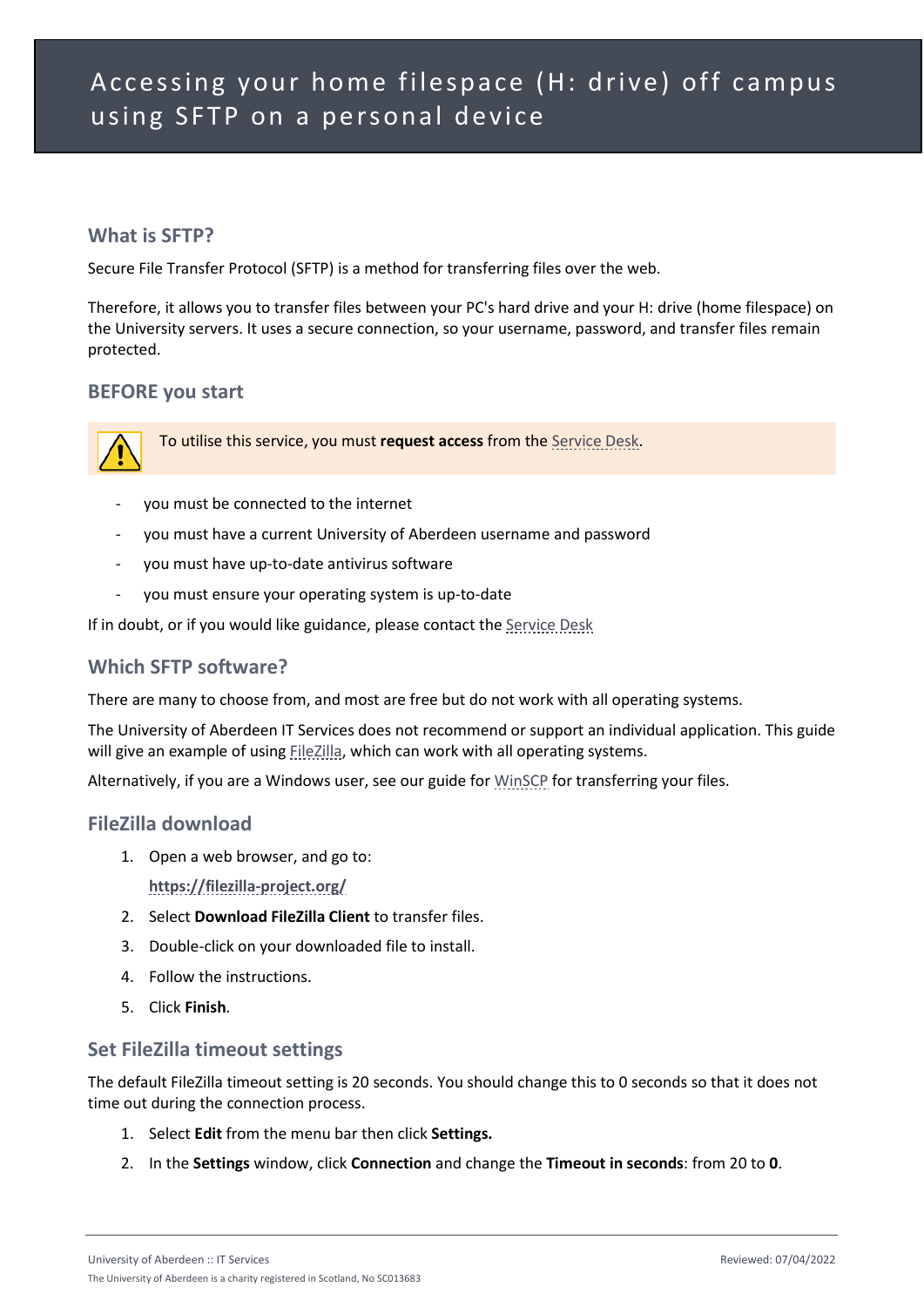

If you do not change the timeout in seconds default, you will have to reconnect after 20 seconds of inactivity.

| Settings                                                                                                                                                                                                             | $\times$                                                                                                                                                                                                                                                    |
|----------------------------------------------------------------------------------------------------------------------------------------------------------------------------------------------------------------------|-------------------------------------------------------------------------------------------------------------------------------------------------------------------------------------------------------------------------------------------------------------|
| Select page:<br><b>□ Connection</b><br><b>A</b> FTP<br>- Active mode<br>- Passive mode<br>- FTP Proxy<br>$-$ SFTP<br>-Generic proxy<br><b>⇒</b> -Transfers<br>- FTP: File Types<br>- File exists action<br>interface | Timeout<br>(10-9999, 0 to disable)<br>Timeout in seconds: 0<br>If no data is sent or received during an operation for longer than the specified<br>time, the connection will be closed and FileZilla will try to reconnect.                                 |
|                                                                                                                                                                                                                      | <b>Reconnection settings</b><br>Maximum number of retries:<br>$(0-99)$<br>2<br>(0-999 seconds)<br>Delay between failed login attempts:<br>-5<br>Please note that some servers might ban you if you try to reconnect too often or<br>in too short intervals. |
| - Passwords<br>-Themes<br>Date/time format<br>- Filesize format<br>- File lists                                                                                                                                      | <b>TLS</b> options<br>Minimum allowed TLS version: TLS 1.2<br>Use system trust store to validate TLS certificates                                                                                                                                           |
| Language<br>File editing<br>- Filetype associations<br><b>Updates</b><br>- Logging<br>Debug                                                                                                                          |                                                                                                                                                                                                                                                             |
| OK<br>Cancel                                                                                                                                                                                                         |                                                                                                                                                                                                                                                             |

3. Click **OK**.

#### **Connecting to a server**

1. Enter **sftp://ftp.abdn.ac.uk** the Quickconnect bar's **Host:** field

You must enter the details in the format **sftp://ftp.abdn.ac.uk**. If there are any spelling mistakes you will get an error connection failure.

- 2. Enter your username into the **Username:** field, e.g. s01jb01.
- 3. Enter your password into the **password:** field.
- 4. Click on **Quickconnect**.



- 5. Wait for your MFA response and confirm it (this could be a mobile phone app or a phone call). You will need to confirm this every time you login.
- 6. FileZilla will now try to connect to the Server. If successful, your H: drive will be displayed.



You will be prompted to login and enter your password each time you login.

Then you will be notified by the MFA response and prompted to approve each time you use the service.

| <b>Enter password</b>                                                            |        |
|----------------------------------------------------------------------------------|--------|
| Please enter a password for this server:<br>Host: ftp.abdn.ac.uk<br>User: com091 |        |
| Password:                                                                        |        |
| Remember password until FileZilla is closed                                      |        |
| OK                                                                               | Cancel |

You can select the checkbox to **Remember password until FileZilla is closed**.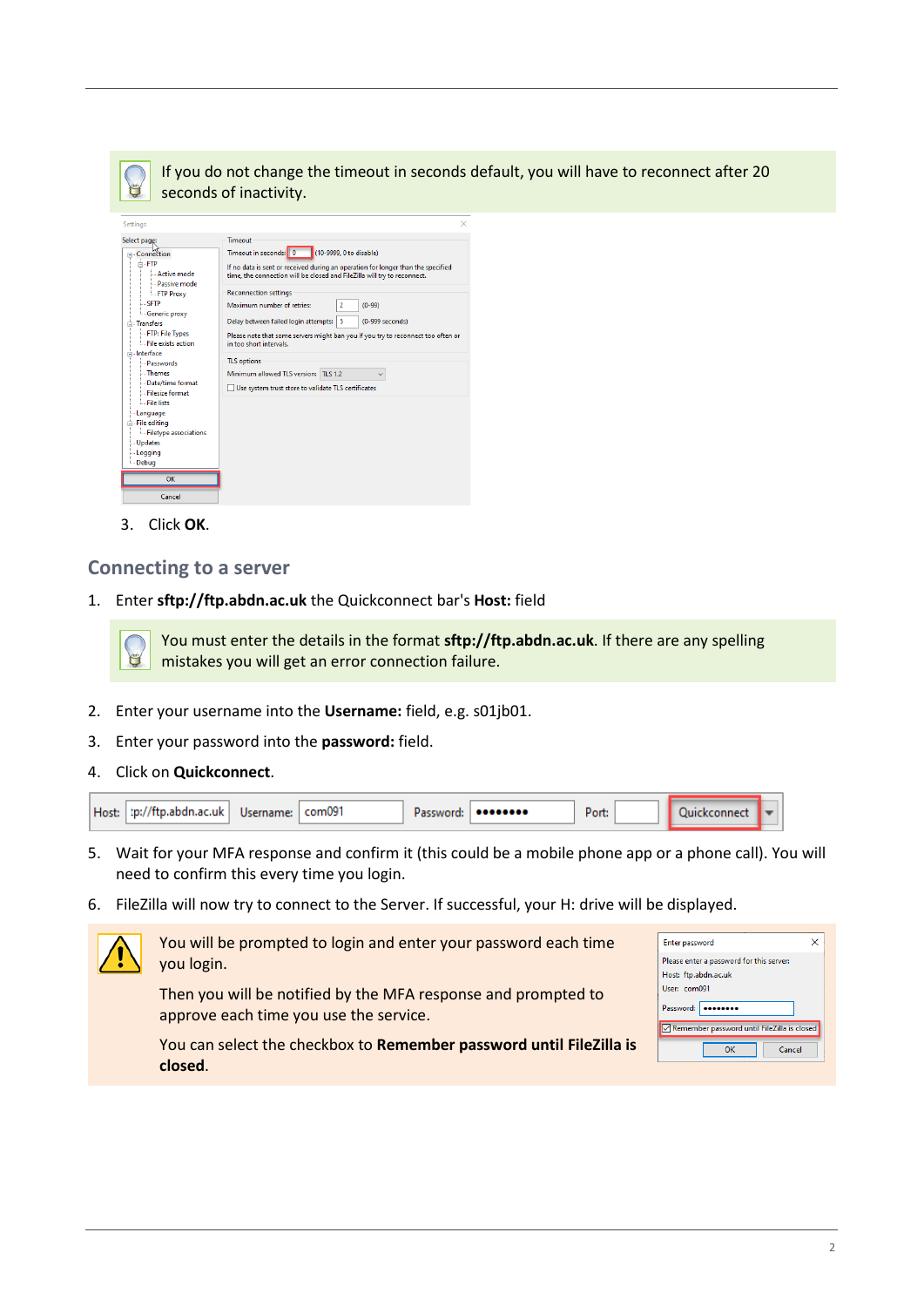# **Understand the layout**

You will now see that your device is connected to your H: drive and a list of the files and directories displayed. Below is a brief description of each numbered area.



- 1. **Local site:** displays your device's directory structure and which folder you have selected.
- 2. **Remote site:** this is your H: drive.
- 3. Displays the folders and files from your selected location on your device.
- 4. Displays the folders and files from your selected location on your H: drive.
- 5. Lists the to-be-transferred and already transferred files.
- 6. Click to view the history of Failed transfers or Successful transfers.

### **Upload from Local site**

- 1. Navigate to the folder/files to be uploaded from your local device (left-hand side pane).
- 2. Navigate to the folder on your H: drive (right-hand side pane).
- 3. Select the required folders and files and drag them from the Local site pane to the Remote site pane to upload the data.



You will be notified by the MFA response and prompted to approve each time you upload

4. The transferred folder/files are displayed in the **Queued files** pane at the bottom of the window. These will be removed when they are successfully transferred.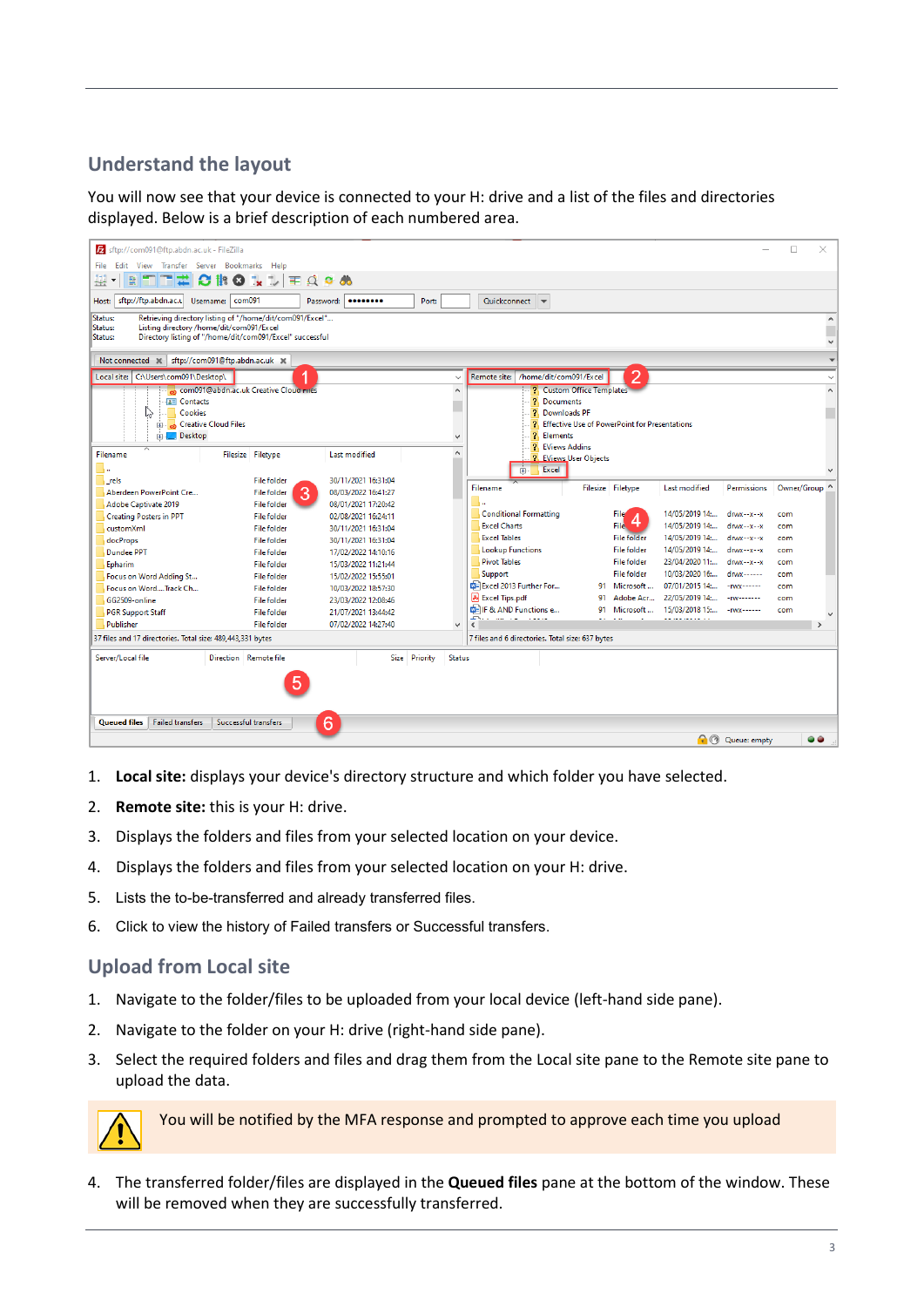5. To view, click on the **Successful transfers** tab.



6. Check your Remote site pane and see if the uploaded folders and files are there.



In case you accidentally try to overwrite a file during upload or download, FileZilla will display a dialog asking whether to overwrite, rename or skip.

#### **Downloading from your H: drive**

- 1. Navigate to the folder/files to view which contains data to be downloaded from your H: drive (righthand side pane.
- 2. Navigate to the folder on your local device (left-hand side pane).
- 3. To download the data, select the required folders and files and drag them from the Remote site pane to the Local site pane (left-hand side pane).



You will be notified by the MFA response and prompted to approve each time you upload

- 4. The transferred folder/files are displayed in the **Queued files** pane at the bottom of the window. These will be removed when they are successfully transferred.
- 5. To view, click on the **Successful transfers** tab.
- 6. Check your Remote site pane and see if the uploaded folders and files are there.



In case you accidentally try to overwrite a file during upload or download, FileZilla will display a dialog asking whether to overwrite, rename or skip.

#### **Save your H: drive connection details for future sessions**

Add the connection details to the site manager to make it easy to reconnect to your H: drive in future.

- 1. Click in the **Remote site:** pane**.**
- 2. Click **File** and select **Copy current connection to Site Manager…**
- 3. The Site Manager dialog will be displayed. At this point, you can overwrite the highlighted text of the **New site**.
- 4. The new entry is created and you will see the connection details to the right-hand side.
- 5. Click **Transfer Settings** tab, click on the checkbox for **Limit number of simultaneous connections**. Keep **Maximum number of connections: 1**.



This will limit having to authenticate MFA each time you upload or download your transfers